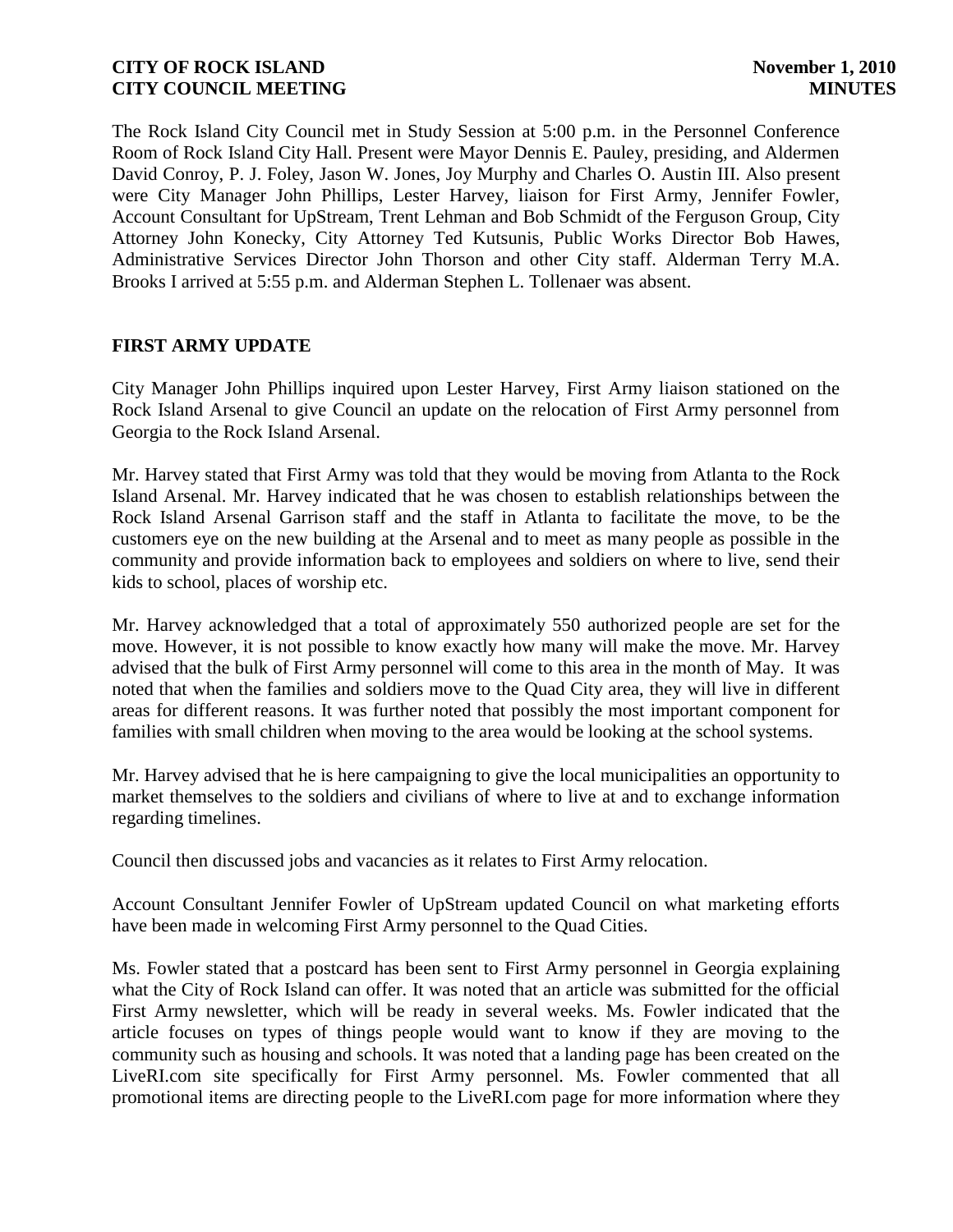can contact staff from Renaissance Rock Island or the Rock Island/Milan School District. Ms. Fowler indicated that the site includes information on housing including homebuyer programs and the Downtown lofts. In addition, there is information on schools, recreational opportunities and The District. It was noted that the site is offering free fun packs to all First Army personnel to experience Rock Island. Ms. Fowler stated that in March, a two (2) minute video will be created explaining living, schools and some of the advantages that Rock Island has to offer. It was noted that this video will be distributed to First Army personnel and linked to the sites. Ms. Fowler commented that other opportunities will be worked on as it gets closer to the month of May.

Council discussed marketing efforts as it relates to the relocation of First Army personnel.

# **PRESENTATION BY THE FERGUSON GROUP**

City Manager John Phillips stated that the City has worked with the Ferguson Group for approximately five (5) years and the Ferguson Group has helped the City obtain federal support for some of the City's top priorities. It was noted that the Ferguson Group is meeting with department heads for two (2) days this week to discuss and review possible projects.

Mr. Phillips then inquired upon Trent Lehman and Bob Schmidt to update Council on today's discussion with department heads, review the process for obtaining funding and give an update on what has happened in the past year regarding appropriations.

Mr. Lehman stated that every year, the Ferguson Group visits the City and meets with department heads to review possible projects to get a handle on what the priorities are for the City. Mr. Lehman advised that through discussions, there are different ways of looking at projects and other areas where it could be funded, and not only through the federal appropriations process but also with grants. Mr. Lehman indicated that the information is then gathered, researched and discussed with committees and congressional staff and others. It was noted that the Ferguson Group then brings back a large list for Council to review, and then the list is narrowed to a number of projects where the Ferguson Group believes will have the best opportunity of receiving federal assistance in the coming fiscal year. Mr. Lehman stated that the City will make the final decision on what the federal priority list is for the coming year.

Mr. Schmidt and Mr. Lehman gave an update on last year's appropriations. Mr. Lehman advised that last year, there were eight (8) projects that the Ferguson Group took before the congressional delegation for approval. It was noted that there were three (3) projects that Congress never got to at all last year. It was noted that two (2) of the projects were for the Highway Re-authorization Bill, and another bill that Congress didn't act on was the Water Resources Development Act. Mr. Lehman advised that Congress did not work on most of the appropriations or spending bills where the projects are found.

Mr. Lehman indicated that there were five (5) or six (6) projects that funding was asked for and unfortunately at this point in time, the City is not in line to receive funding for what has been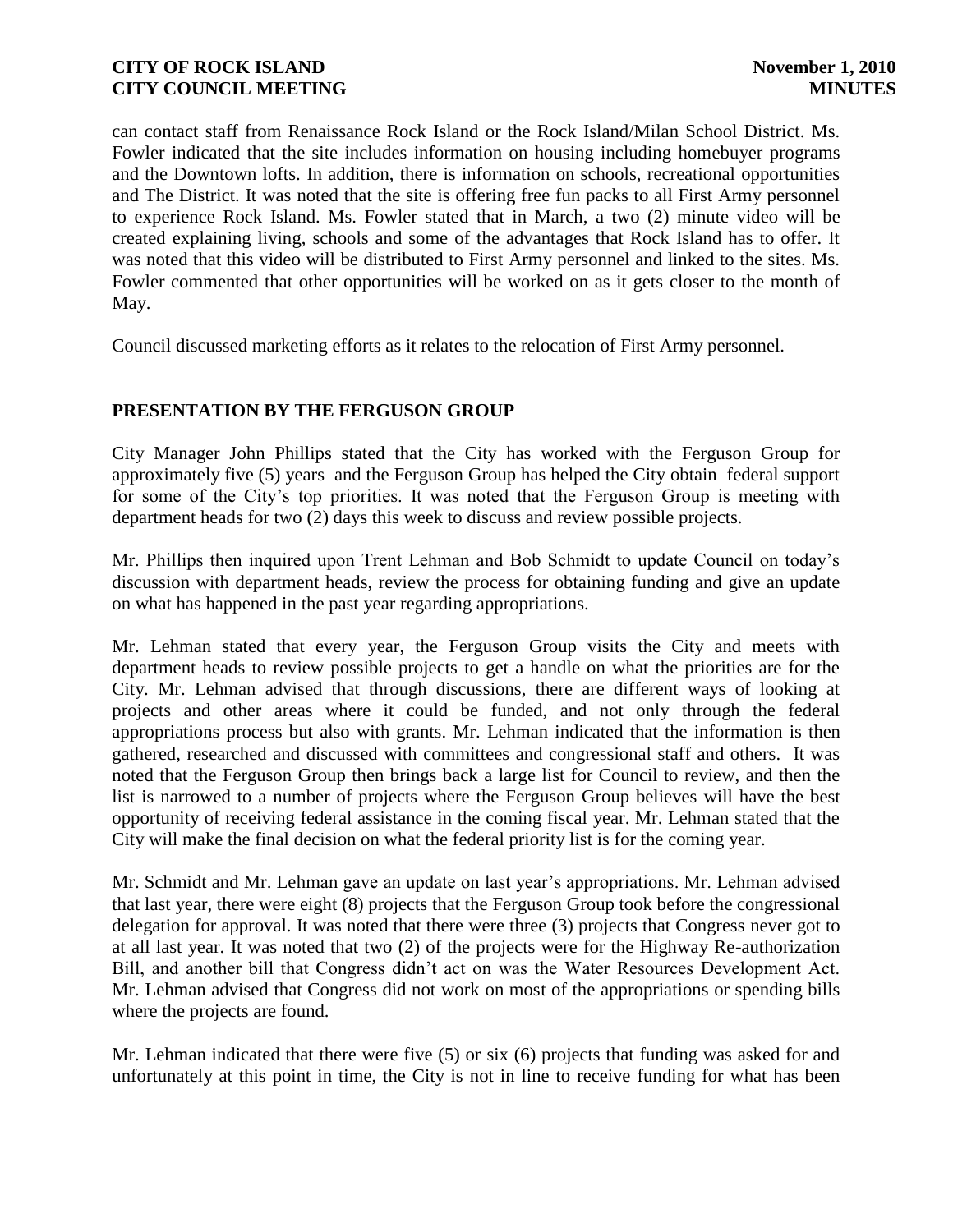done in the bill works to date. Mr. Lehman stated that this is the first time since the Ferguson Group has worked with the City where this has happened.

Mr. Schmidt advised that Congress is operating at this time under a Continuing Resolution until December 3, 2010. It was noted that Congress will come back for a lame-duck session on November 15, 2010.

Mr. Lehman indicated that healthcare reform was the big focus last year and everyone is waiting for Congress to finish up its appropriations work. Mr. Lehman reiterated that the Ferguson Group does not have any good news for the City on funding this year.

Mr. Schmidt advised that there are three (3) possible options in regards to funding. Congress could come back during the lame-duck session on November  $15<sup>th</sup>$  and wrap everything into an omnibus bill or they could put all of the spending bills into one (1) giant bill, pass it and send it to the President for his signature. Mr. Lehman offered that they could come back in the lameduck session and pass a Continuing Resolution until January. It was noted that the final option could be to push off the Continuing Resolution until sometime in January when Congress reconvenes and start fresh and pass a one (1) year Continuing Resolution at last year's funding levels and throw out all earmarks and projects.

Mr. Lehman commented that it has been a difficult year and because of the budget deficits, there will be a tightening of what is out there in the future; there will be heavy competition nationwide for funding and everyone will be working harder to get out there and try to obtain assistance.

Council discussed funding and earmarks as it relates to budget deficits and future projects as it relates to funding. It was noted that the Ferguson Group would submit a list to Council for review by the end of November.

# **LEGAL SERVICES UPDATE**

City Manager Phillips inquired upon City Attorney John Konecky and City Attorney Ted Kutsunis to provide an update on their legal services that they provide to the City. It was noted that the City is in the middle of a three (3) year agreement for legal services with Konecky, Kutsunis and Weng.

Mr. Kutsunis stated that he has enjoyed doing legal work for the City and would be pleased to continue as the City Attorney. Mr. Kutsunis advised that he has learned a great deal about providing legal services to a municipality in the 12 years that he has been affiliated with John Konecky. Attorney Kutsunis indicated that his duties on behalf of the City include; traffic and ordinance prosecutions for tickets issued by the Rock Island Police Department; MUNICES Administrative Code hearings; CORA cases; Liquor Commission hearings and building code fines and judgments and a variety of other legal services. Mr. Kutsunis noted that he is a trial attorney focusing in litigation. In addition, Mr. Kutsunis has tried a lot of state and federal court cases defending the City.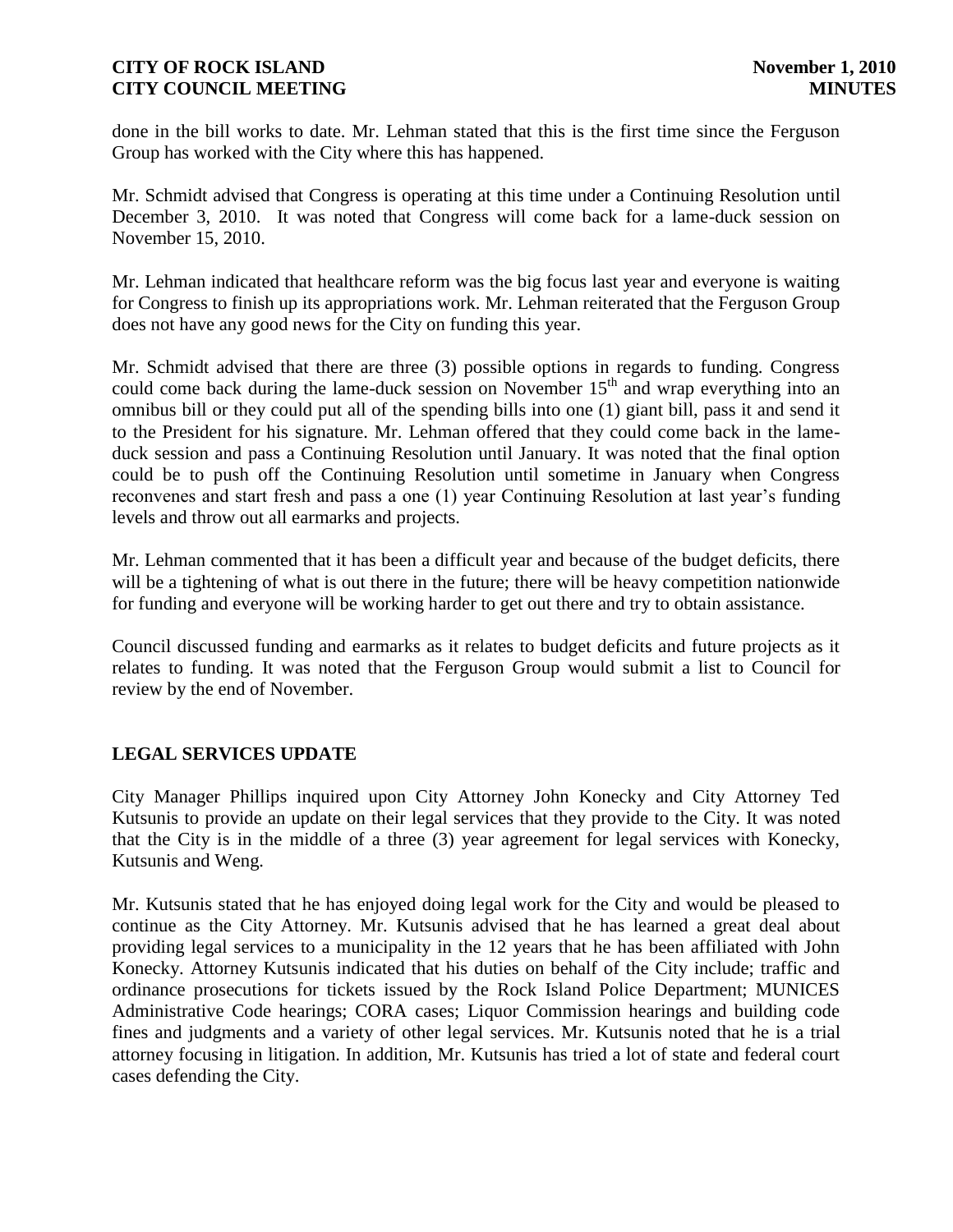City Attorney Konecky advised that City Attorney Kutsunis will be the full time legal representative at Council meetings. Mr. Konecky stated that for the long-term, City Attorney Ted Kutsunis and Attorney Mike Weng will be handling long-term City work. Mr. Konecky advised that he will be reducing his responsibilities with the City and focus more on special and challenging projects for the City. It was noted that Mr. Konecky spends 70% of working time on City legal matters. However, Mr. Konecky does not work as many hours as he has in the past. Mr. Konecky added that Attorney Mike Weng will be taking on more responsibility in regards to City legal matters. Mr. Konecky advised that he would still be involved and available for questions and legal advice.

It was noted that City Attorney Kutsunis and Attorney Mike Weng will continue on as the City's attorneys throughout the rest of the contract. Mr. Kutsunis indicated that it is their intention to hire an associate attorney to assist in the City's work.

City Attorney Konecky and City Attorney Kutsunis discussed building code violations, fines and obtaining judgments.

Mr. Phillips stated that legal staff has communicated with the Community and Economic Development Department and the Inspections division in regards to the direction that came from the Safer Community Task Force's recommendation of enhancing legal services in regards to the goal of focusing on chronic property code violators.

# **EXECUTIVE SESSION**

A motion was made by Alderman Jones and seconded by Alderman Conroy to recess to Executive Session on matters of Personnel. The motion carried on a roll call vote. Those voting Aye being, Alderman Brooks, Alderman Conroy, Alderman Foley, Alderman Jones, Alderwoman Murphy and Alderman Austin; those voting No, none. The meeting was recessed at 6:16 p.m.

Mayor Pauley reconvened the regular meeting at 6:29 p.m.

### **ADJOURNMENT**

A motion made by Alderwoman Murphy and seconded by Alderman Brooks to adjourn the meeting carried by the following Aye and No vote. Those voting Aye being Alderman Brooks, Alderman Conroy, Alderman Foley, Alderman Jones, Alderwoman Murphy and Alderman Austin; those voting No, none. The meeting was adjourned at 6:30 p. m.

> \_\_\_\_\_\_\_\_\_\_\_\_\_\_\_\_\_\_\_\_\_\_\_\_\_\_\_\_\_\_ Aleisha L. Patchin, City Clerk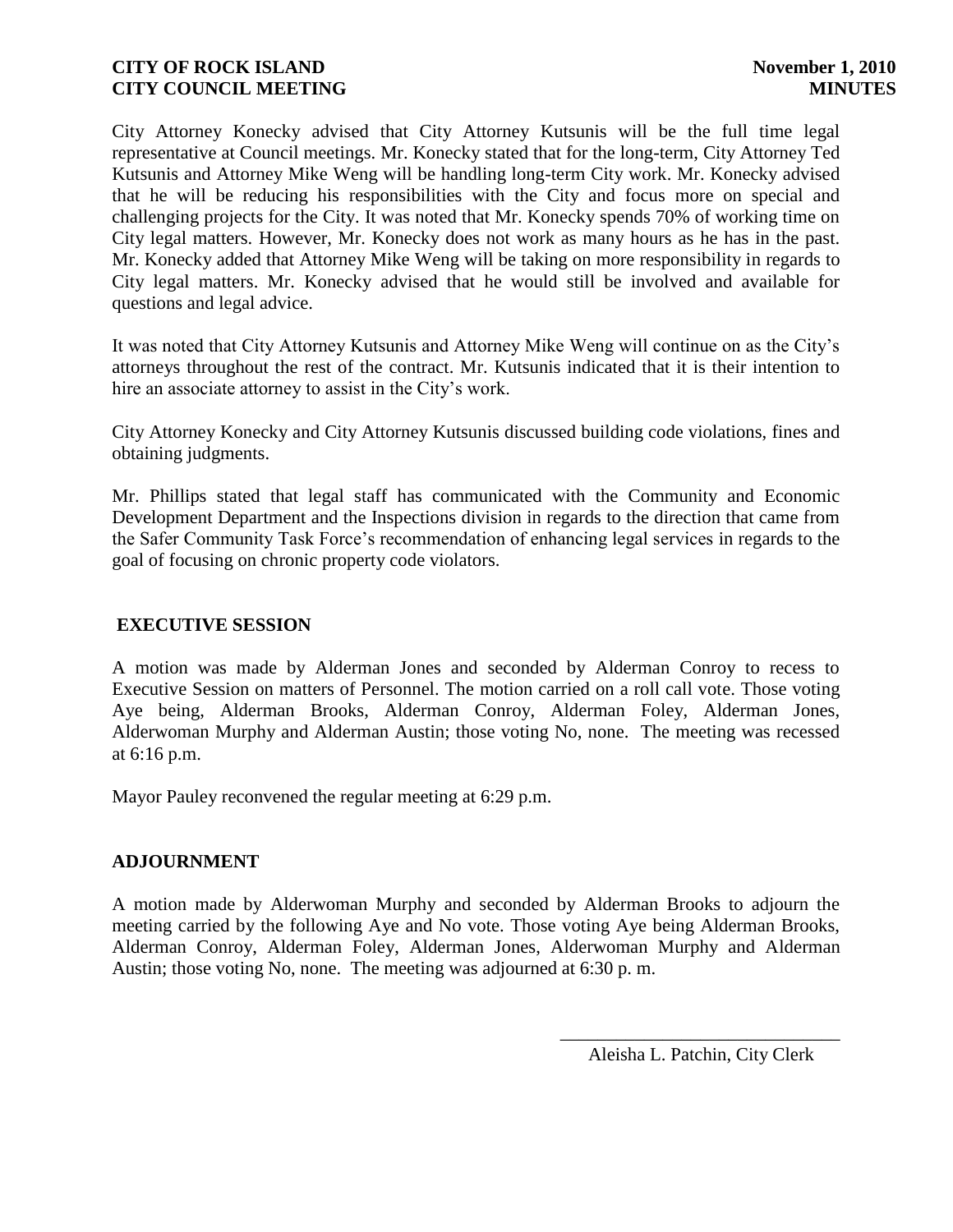Rock Island City Council met in regular session at 6:45 p.m. in Council Chambers of Rock Island City Hall. Present were Mayor Dennis E. Pauley, presiding, and Aldermen Terry M.A. Brooks I, David Conroy, P.J. Foley, Stephen L. Tollenaer, Jason W. Jones, Joy Murphy and Charles O. Austin III. City Manager John Phillips was also present.

### **Introductory Proceedings**

Mayor Pauley called the meeting to order and led in the Pledge of Allegiance to the Flag of the United States of America. Alderman Brooks gave the Invocation.

### Agenda Item #5 **Minutes of the Meeting of October 18, 2010.**

A motion was made by Alderman Austin and seconded by Alderman Jones to approve the Minutes of the Meeting of October 18, 2010 as printed. The motion carried by the following Aye and No vote; those voting Aye being Alderman Brooks, Alderman Conroy, Alderman Foley Alderman Tollenaer, Alderman Jones, Alderwoman Murphy and Alderman Austin; those voting No, none.

# Agenda Item #6 **Update Rock Island by Mayor Pauley.**

Mayor Pauley stated that the Martin Luther King Jr. Community Center is inviting the community to their Thanksgiving Dinner on Sunday, November 21, 2010 from 11:00 a.m. to 2:30 p.m. at a new location. Mayor Pauley indicated that due to construction, the King Center will serve the dinner at Second Baptist Church at 919  $6<sup>th</sup>$  Avenue. It was noted that the King Center welcomes people to submit names of elderly Rock Island residents that are unable to come to the dinner so that they can arrange for volunteers to deliver the meals to them. It was further noted that residents of the City's four (4) elderly care apartment buildings are already on the list. The Mayor stated that if anyone is interested in volunteering on that day from 7:00 a.m. to 3:00 p.m., has questions or needs more information, please call the King Center at (309) 732- 2999.

Mayor Pauley advised that Moody's Investors Service has assigned a Aa2 rating to the City of Rock Island's \$7.1 million dollar Taxable General Obligation Bonds, Series 2010A and \$4.8 million dollar General Obligation Bonds, Series 2010B. Mayor Pauley indicated that Moody's has affirmed the Aa2 rating on the City's outstanding general obligation debt, which is up two levels from the previous A1 rating assigned in 2009. It was noted that obligations rated Aa are judged to be of high quality and are subject to very low credit risk.

Mayor Pauley offered that Rock Island City Hall will be open on Veteran's Day, which is Thursday, November 11, 2010. It was noted that all refuse collection will be on schedule and the Rock Island Public Libraries will be open.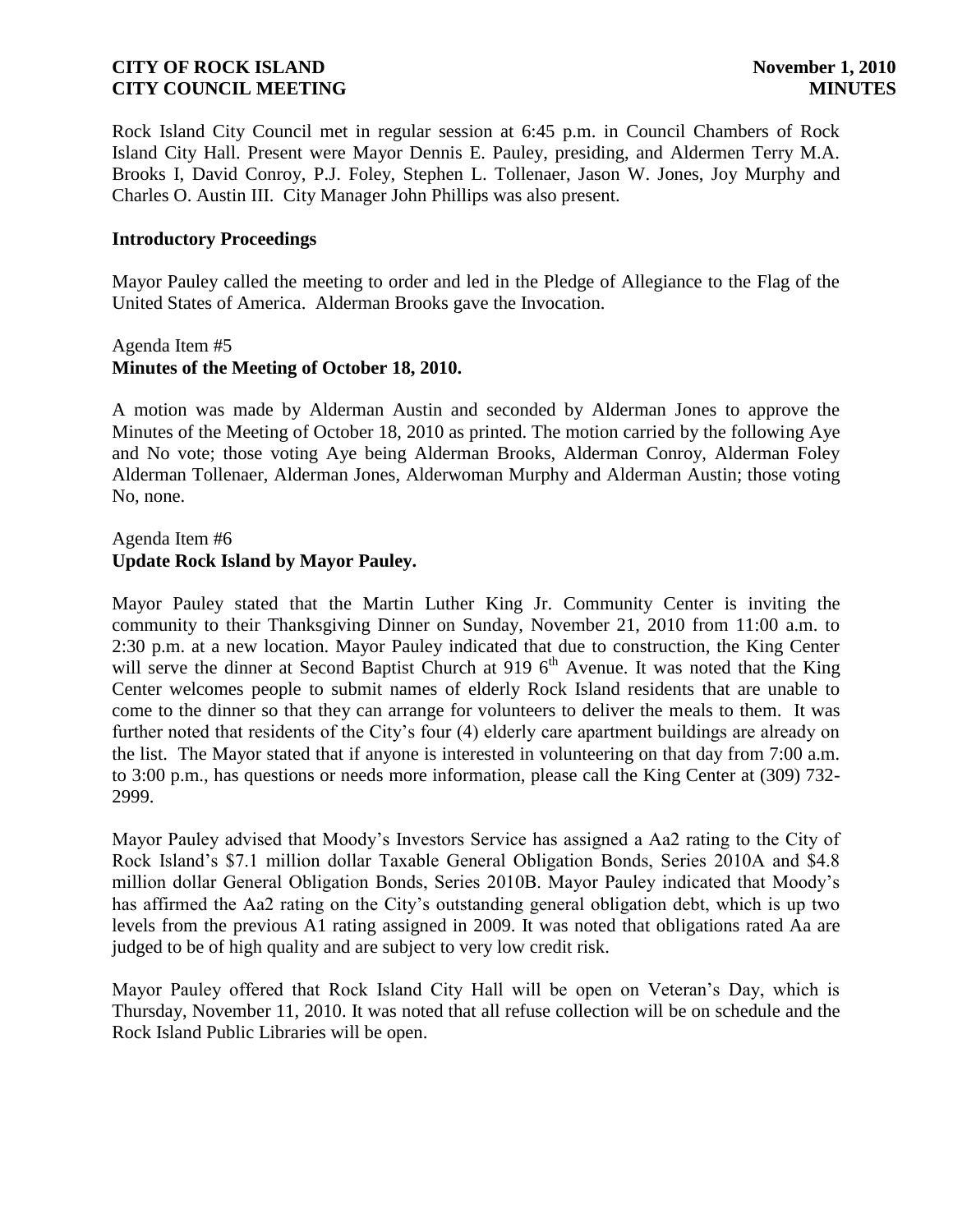Mayor Pauley advised that Eugene Field School will hold their annual Craft Fair on Saturday, November 6, 2010 from 9:00 a.m. to 3:00 p.m. at 2900  $31<sup>st</sup>$  Avenue. It was noted that admission is \$1.00.

### Agenda Item #7

## **Public Hearing on a request from Ashley Harris, Manager for the G-5 Dance Club for a waiver of the signature requirement to secure a Youth Dance license at 502 11th Street.**

Mayor Pauley closed the regular meeting at 6:49 p.m. and opened a Public Hearing on a request from Ashley Harris, Manager for the G-5 Dance Club for a waiver of the signature requirement to secure a Youth Dance license at  $502 11<sup>th</sup>$  Street.

Mr. Harris of 1122  $19<sup>th</sup>$  Avenue and 1627  $14\frac{1}{2}$  Street stepped forward. Mayor Pauley swore in Mr. Harris.

Mr. Harris stated that he would like permission to open up a teenage dance club at 502  $11<sup>th</sup>$ Street. Mr. Harris added that he is trying to give the kids in the community something that they deserve.

Alderwoman Murphy inquired as to what the hours of operation would be and what age groups would be allowed in the club. Mr. Harris stated that the club would be open on Friday and Saturday nights with an occasional Thursday or Sunday in the summertime. Mr. Harris noted that the hours for the club would be from 9:00 p.m. to 2:00 a.m. and the ages would be from 14 to 19 year olds.

Alderman Brooks had concerns regarding curfew, inspection requirements, occupancy capacity and security.

City Manager Phillips stated that the club has not been inspected yet to make sure that code requirements have been met. Mr. Phillips added that if this Council chose to issue Mr. Harris a license, it does not necessarily mean it will happen unless the club meets the inspection requirements.

Alderman Austin inquired as to whether stipulations could be enforced in regards to the Youth Dance license.

City Attorney Ted Kutsunis stated that the Youth Dance Ordinance is specific; it lists the hours of operation and curfew requirements. City Attorney Kutsunis stated that there is a requirement that for every 25 people in the club, there is one person per 25 over the age of 21 to assist in supervision, and the Police Chief has the right to revoke the license at anytime if he feels that any areas of the ordinance are not being met. City Attorney Kutsunis indicated that the ordinance states that the holder of a Youth Dance License has to have the club closed between 1:00 a.m. to 6:00 a.m. City Attorney Kutsunis noted that in regards to curfew, any youth under the age of 17 has to be out of the establishment one-half hour prior to curfew, which is 11:00 p.m. on week nights and midnight on weekends.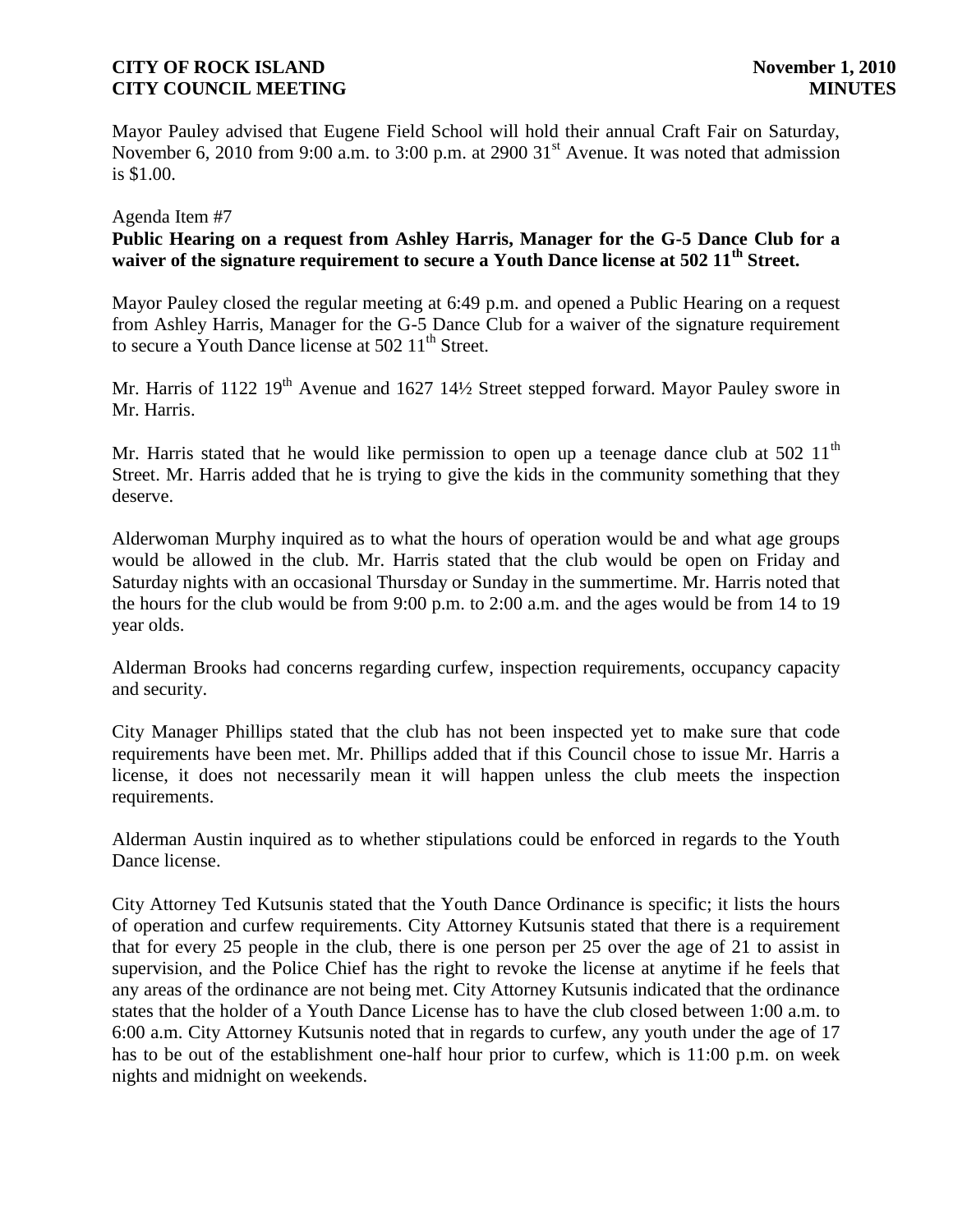Council further discussed the curfew requirements as it relates to age and signature requirements as it relates to Mr. Harris obtaining a Youth Dance License.

Lt. Tim McCloud clarified the signature requirements as it related to his report regarding the dance club.

Council also discussed penalties, parking and security as it relates to Mr. Harris obtaining the Youth Dance License. Council further discussed the Youth Dance ordinance as it relates to possible revisions to the ordinance.

Alderman Conroy suggested holding off on this item until it could be further reviewed. After more discussion regarding as to when the ordinance could be revised, Mayor Pauley inquired as to whether there was anyone who wished to speak in favor of the waiver of the signature requirement to secure a Youth Dance license at  $502 \, 11^{\text{th}}$  Street.

Mr. Thomas Rummels of 426 11<sup>th</sup> Street stepped forward. Mayor Pauley swore in Mr. Rummels.

Mr. Rummels voiced concerns regarding kids hanging out in the parking lot at the club. In addition, Mr. Rummels had concerns regarding safety and security late at night. However, Mr. Rummels stated that the kids needed somewhere to go. Mr. Rummels indicated that he was in favor of the Youth Dance license.

Mayor Pauley then inquired as to whether there was anyone who wished to speak in opposition to the waiver of the signature requirement to secure a Youth Dance license at 502  $11<sup>th</sup>$  Street. No one stepped forward.

With no other persons present to speak in favor of, or in opposition to the waiver of the signature requirement to secure a Youth Dance license at 502  $11<sup>th</sup>$  Street, Mayor Pauley closed the Public Hearing and reconvened the regular meeting at 7:29 p.m.

It was moved by Alderman Brooks, seconded by Alderman Conroy to deny the request as recommended. The motion carried by the following Aye and No vote: those voting Aye being Alderman Brooks, Alderman Conroy, Alderman Foley, Alderman Tollenaer, Alderman Jones, Alderwoman Murphy and Alderman Austin; those voting No, none.

Mayor Pauley stated that the request is denied. However, the City will try and set this item up for discussion at the next Study Session, which will be held on Monday, November 8, 2010 at 5:00 p.m. Mayor Pauley advised that Mr. Harris was welcome to attend the Study Session.

Agenda Item #8

**Public Hearing on a request from Ms. Sally Johnson and Mr. Todd Batey, Batey LTD (timber company) for a Special Use Permit to continue to allow hunting on Turkey and Little Turkey Island.**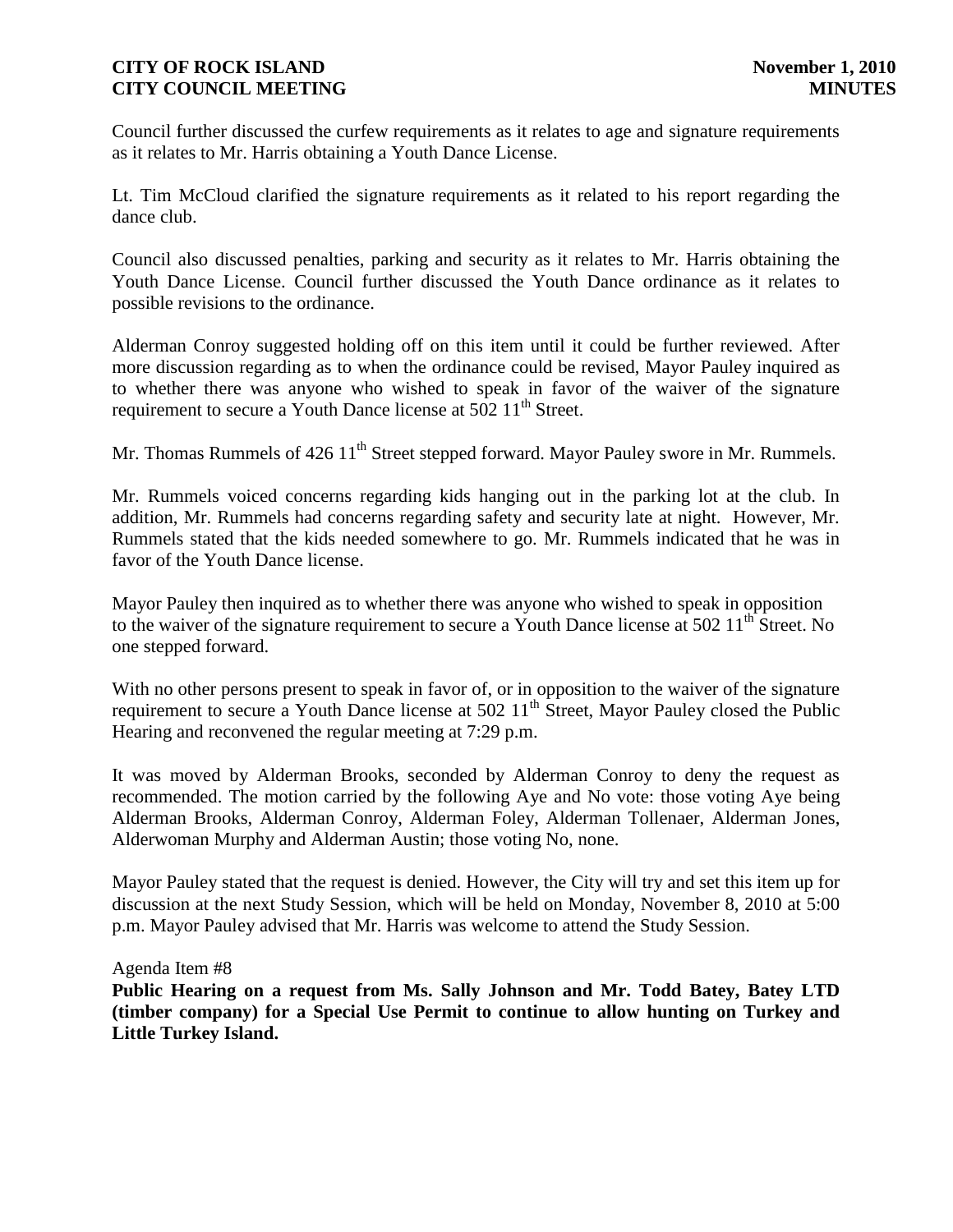Mayor Pauley closed the regular meeting at 7:30 p.m. and opened a Public Hearing on a request from Ms. Sally Johnson and Mr. Todd Batey, Batey LTD (timber company) for a Special Use Permit to continue to allow hunting on Turkey and Little Turkey Island.

Ms. Sally Johnson of 1524 Woodland Lane, Mt. Pleasant, IA and Mr. Todd Batey 509 E. Washington, Mt. Pleasant, IA stepped forward. Mayor Pauley swore in Ms. Johnson and Mr. Batey.

Mr. Batey stated that they would like to maintain hunting on the island. Mr. Batey commented that they were unaware that there wasn't a Special Use Permit in place for hunting on the island. Mr. Batey indicated that hunting has been ongoing on this island for many years and they are trying to be within the guidelines in the City since the property is within the City limits.

Alderman Austin inquired as to whether Ms. Johnson and Mr. Batey were aware of the stipulations. Mr. Batey responded yes. Mr. Batey stated that he also understood that if they sell the property, the new owners would have to renew the Special Use Permit.

Council, Mr. Batey, Ms Johnson and Planning and Redevelopment Administrator Alan Carmen discussed the square footage of the island and the area where hunting is allowed. Council also discussed signage as it relates to the stipulations for the Special Use Permit and no trespassing signs.

After more discussion, Mayor Pauley inquired as to whether there was anyone who wished to speak in favor of the Special Use Permit application. No one stepped forward.

Mayor Pauley then inquired as to whether there was anyone who wished to speak in opposition to the Special Use Permit application. No one stepped forward.

With no persons present to speak in favor of, or in opposition to the Special Use Permit application, Mayor Pauley closed the Public Hearing and reconvened the regular meeting at 7:41 p.m.

It was moved by Alderman Conroy, seconded by Alderman Foley to approve the Special Use Permit as recommended subject to the stipulations of Hunting using shotguns only (restricted to steel shot no larger than #3); bow hunting is permitted; local, state and federal laws and regulations apply; no shotguns or bows shall be fired or shot less than 600 feet from any shoreline or land mass opposite from Turkey and/or little Turkey Island; all applicable Illinois Department of Natural Resources restrictions and enforcement actions shall apply; shotguns and/or bows shall not be used in a reckless manner; and the use shall meet all other applicable codes and ordinances and refer to the City Attorney for an Ordinance. The motion carried by the following Aye and No vote: those voting Aye being Alderman Brooks, Alderman Conroy, Alderman Foley, Alderman Tollenaer, Alderman Jones, Alderwoman Murphy and Alderman Austin; those voting No, none.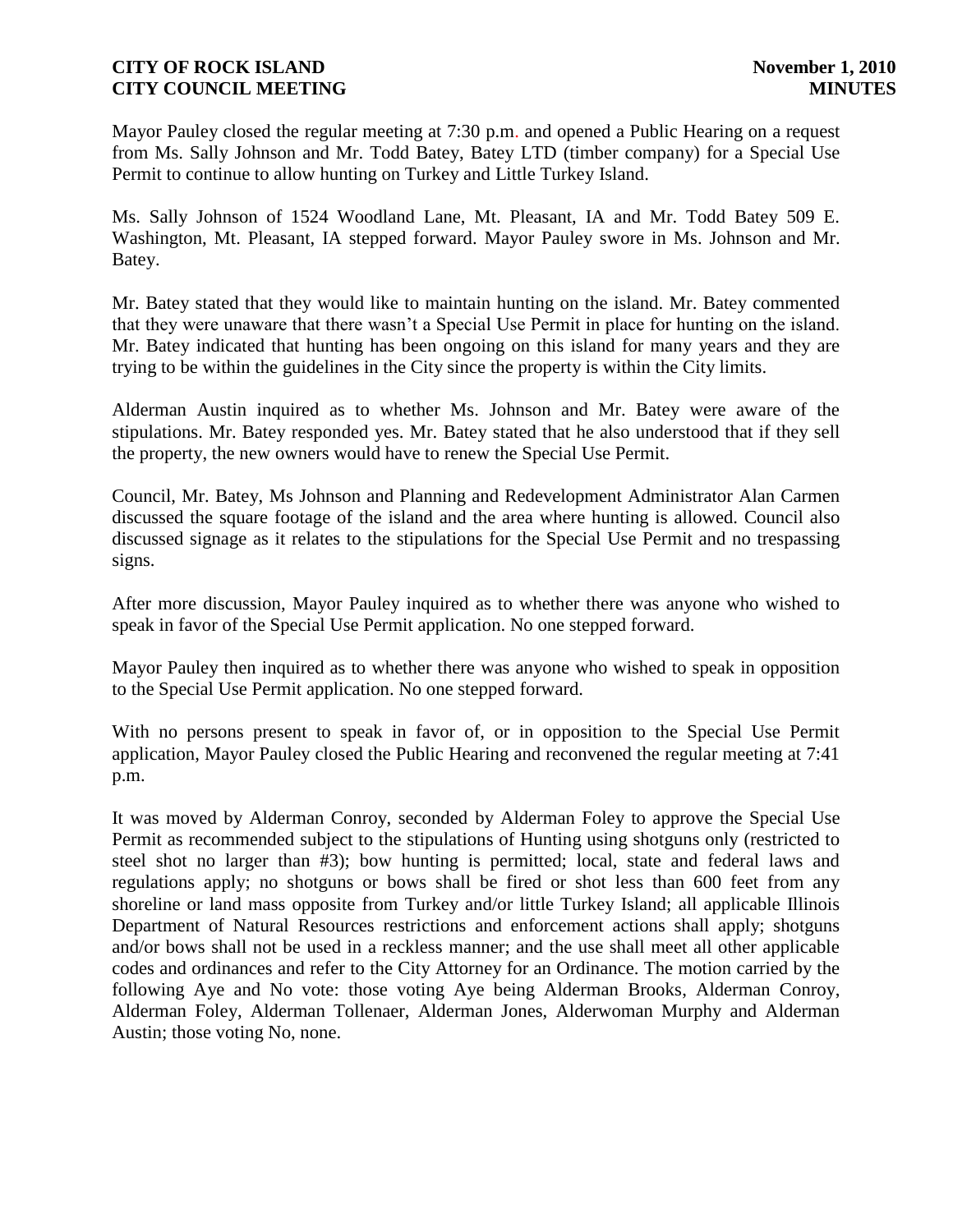### Agenda Item #9 **A Special Ordinance to move a No Parking to Corner sign to the north side of the driveway at 820 34th Street.**

It was moved by Alderman Austin, seconded by Alderwoman Murphy to consider, suspend the rules and pass the ordinance. The motion carried by the following Aye and No vote: those voting Aye being Alderman Brooks, Alderman Conroy, Alderman Foley, Alderman Tollenaer, Alderman Jones, Alderwoman Murphy and Alderman Austin; those voting No, none.

# Agenda Item #10 **A Special Ordinance rescinding a one-way on 29½ Street between 18th and 20th Avenues.**

Alderman Austin moved and Alderwoman Murphy seconded to consider, suspend the rules and pass the ordinance. The motion carried by the following Aye and No vote: those voting Aye being Alderman Brooks, Alderman Conroy, Alderman Foley, Alderman Tollenaer, Alderman Jones, Alderwoman Murphy and Alderman Austin; those voting No, none.

### Agenda Item #11

# **A Special Ordinance amending a Special Ordinance for the Rock Island Center for Math and Science traffic design plan.**

It was moved by Alderman Jones, seconded by Alderman Foley to consider, suspend the rules and pass the ordinance. The motion carried by the following Aye and No vote: those voting Aye being Alderman Brooks, Alderman Conroy, Alderman Foley, Alderman Tollenaer, Alderman Jones, Alderwoman Murphy and Alderman Austin; those voting No, none.

Agenda Item #12 **CLAIMS**

It was moved by Alderman Austin, seconded by Alderman Foley to accept the following reports and authorize payment as recommended. The motion carried by the following Aye and No vote: those voting Aye being Alderman Brooks, Alderman Conroy, Alderman Foley, Alderman Tollenaer, Alderman Jones, Alderwoman Murphy and Alderman Austin; those voting No, none.

- a. Report from the Administrative Services Department regarding payment in the amount of \$10,740.00 to Azteca Systems, Inc. for the Cityworks System annual update and support maintenance.
- b. Report from the Administrative Services Department regarding payment in the amount of \$6,856.29 to Konecky, Kutsunis and Weng for legal services rendered for October 2010.
- c. Report from the Public Works Department regarding payment #3 in the amount of \$236,355.23 to Valley Construction for services provided for the  $14<sup>th</sup>$  Street:  $35<sup>th</sup>$  to  $42<sup>nd</sup>$  Avenue,  $40<sup>th</sup>$  Avenue:  $14<sup>th</sup>$  Street to Watch Hill Road project. (248)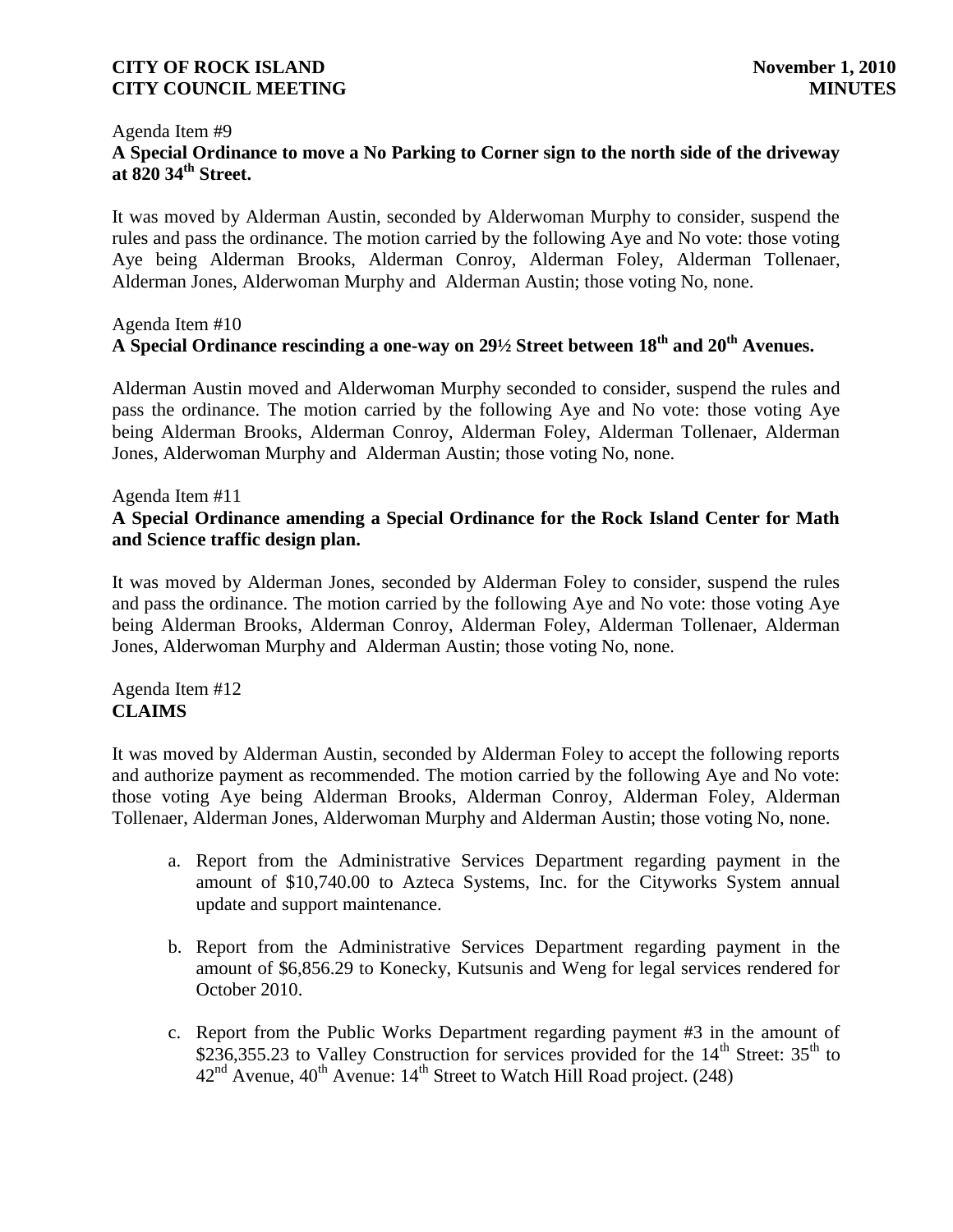- d. Report from the Public Works Department regarding payment in the amount of \$4,932.95 to Langman Construction for repairs made under the Sanitary Lateral Repair program. (316)
- e. Report from the Public Works Department regarding payment #3 in the amount of \$156,576.95 to Langman Construction for services provided for the  $23<sup>rd</sup>$  Avenue Resurfacing:  $24<sup>th</sup>$  to  $26<sup>th</sup>$  Street project. (317)
- f. Report from the Public Works Department regarding payment #4 and final in the amount of \$71,492.02 to Centennial Contractors of the Quad Cities, Inc. for services provided for the 14<sup>th</sup> and 15<sup>th</sup> Street reconstruction: South of Blackhawk Road project. (318)
- g. Report from the Public Works Department regarding payment #1 in the amount of \$305,438.79 to McCarthy Improvement Company for services provided for the Turkey Hollow Road Resurfacing: Andalusia Road to City Limits project. (319)
- h. Report from the Public Works Department regarding payment #3 and final in the amount of \$21,389.41 to Walter D. Laud Construction for services provided for the  $16<sup>th</sup>$  Avenue Reconstruction:  $22<sup>nd</sup>$  to  $24<sup>th</sup>$  Street project. (320)
- i. Report from the Public Works Department regarding payment #17 in the amount of \$241,401.82 to Williams/Valley Construction Management for services provided for the Schwiebert Riverfront Park project. (321)

#### Agenda Item #13

## **Claims for the week of October 15 through October 21 in the amount of \$800,437.99 and October 22 through October 28 in the amount of \$866,262.55.**

Alderman Conroy moved and Alderman Foley seconded to allow the claims. The motion carried by the following Aye and No vote: those voting Aye being Alderman Brooks, Alderman Conroy, Alderman Foley, Alderman Tollenaer, Alderman Jones, Alderwoman Murphy and Alderman Austin; those voting No, none.

### Agenda Item #14 **Payroll for the weeks of October 4 through October 17 in the amount of \$1,226,830.48.**

It was moved by Alderman Jones, seconded by Alderman Foley to allow the payroll. The motion carried by the following Aye and No vote: those voting Aye being Alderman Brooks, Alderman Conroy, Alderman Foley, Alderman Tollenaer, Alderman Jones, Alderwoman Murphy and Alderman Austin; those voting No, none.

#### Agenda Item #15

**Report from the Public Works Department regarding the purchase of one (1) complete rotating assembly from Zimmer & Francescon, Inc. in the amount of \$7,420.00.**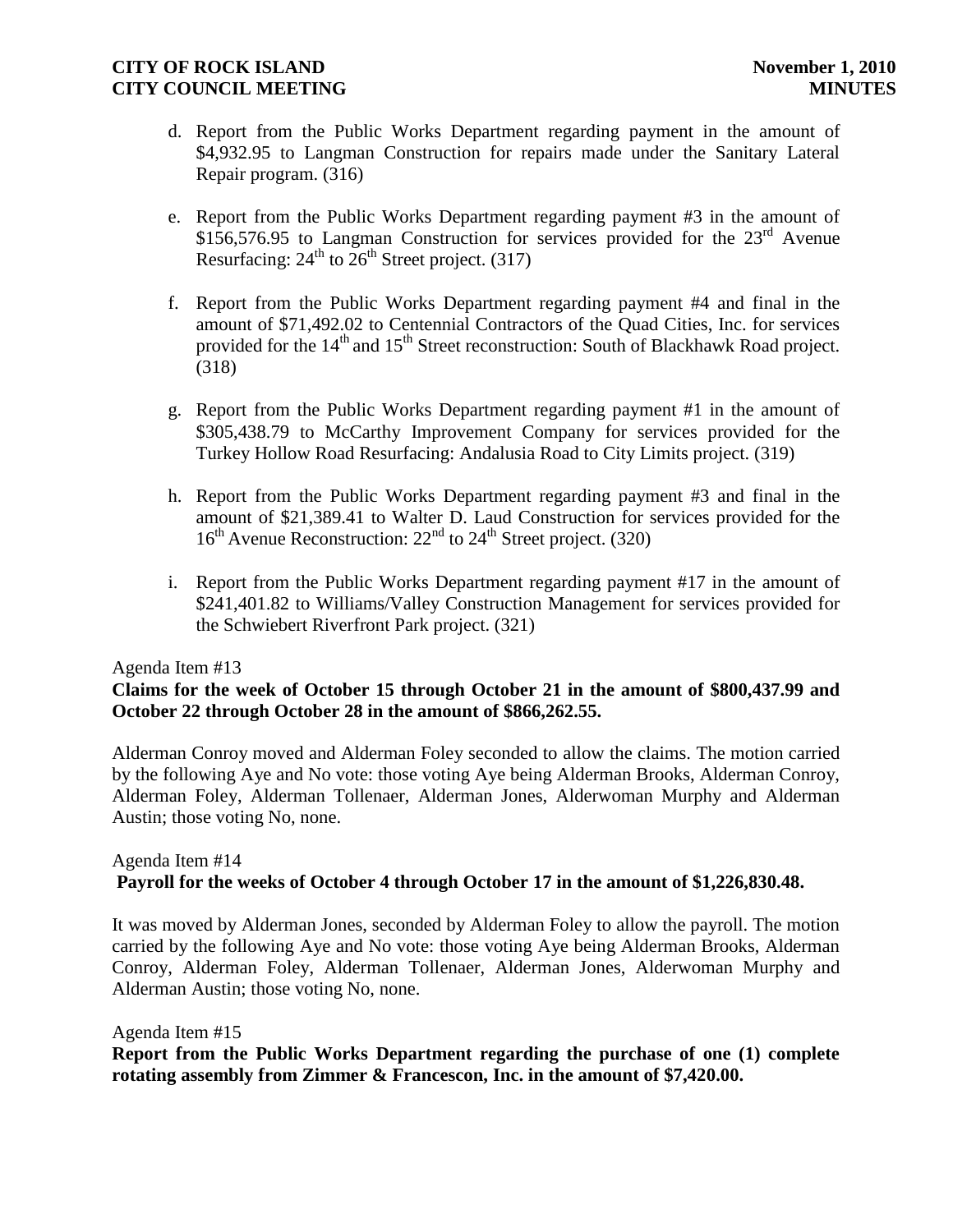Alderman Austin moved and Alderwoman Murphy seconded to approve the purchase as recommended. The motion carried by the following Aye and No vote: those voting Aye being Alderman Brooks, Alderman Conroy, Alderman Foley, Alderman Tollenaer, Alderman Jones, Alderwoman Murphy and Alderman Austin; those voting No, none.

#### Agenda Item #16

## **Report from the Public Works Department regarding bids for the purchase of one (1) complete steam line replacement, recommending the bid be awarded to the Crawford Company in the amount of \$5,695.00.**

It was moved by Alderman Jones, seconded by Alderman Conroy to award the bid as recommended and approve purchase. The motion carried by the following Aye and No vote: those voting Aye being Alderman Brooks, Alderman Conroy, Alderman Foley, Alderman Tollenaer, Alderman Jones, Alderwoman Murphy and Alderman Austin; those voting No, none.

### Agenda Item #17

### **Report from the Public Works Department regarding bids for the 2010 Tree Trimming/Removal contract, recommending the bid be awarded to A-1 Arborist in the amount of \$53,111.27.**

Alderman Conroy moved and Alderwoman Murphy seconded to award the bid as recommended and authorize the City Manager to execute the contract documents. The motion carried by the following Aye and No vote: those voting Aye being Alderman Brooks, Alderman Conroy, Alderman Foley, Alderman Tollenaer, Alderman Jones, Alderwoman Murphy and Alderman Austin; those voting No, none.

#### Agenda Item #18

# **Report from the Police Department regarding a one (1) year renewal contract expiring December 31, 2011 with Quad City Towing, Inc. for towing services at the prices quoted in the existing contract.**

It was moved by Alderman Foley, seconded by Alderwoman Murphy to approve the one (1) year renewal contract as recommended and authorize the City Manager to execute the contract documents. The motion carried by the following Aye and No vote: those voting Aye being Alderman Brooks, Alderman Conroy, Alderman Foley, Alderman Tollenaer, Alderman Jones, Alderwoman Murphy and Alderman Austin; those voting No, none.

#### Agenda Item #19

### **Report from the Community and Economic Development Department regarding an agreement with the Rock Island County Health Department for inspection services related to the inspection of body art establishments in the city of Rock Island.**

Alderman Tollenaer moved and Alderman Foley seconded to approve the agreement as recommended and authorize the City Manager to execute the contract documents. The motion carried by the following Aye and No vote: those voting Aye being Alderman Brooks, Alderman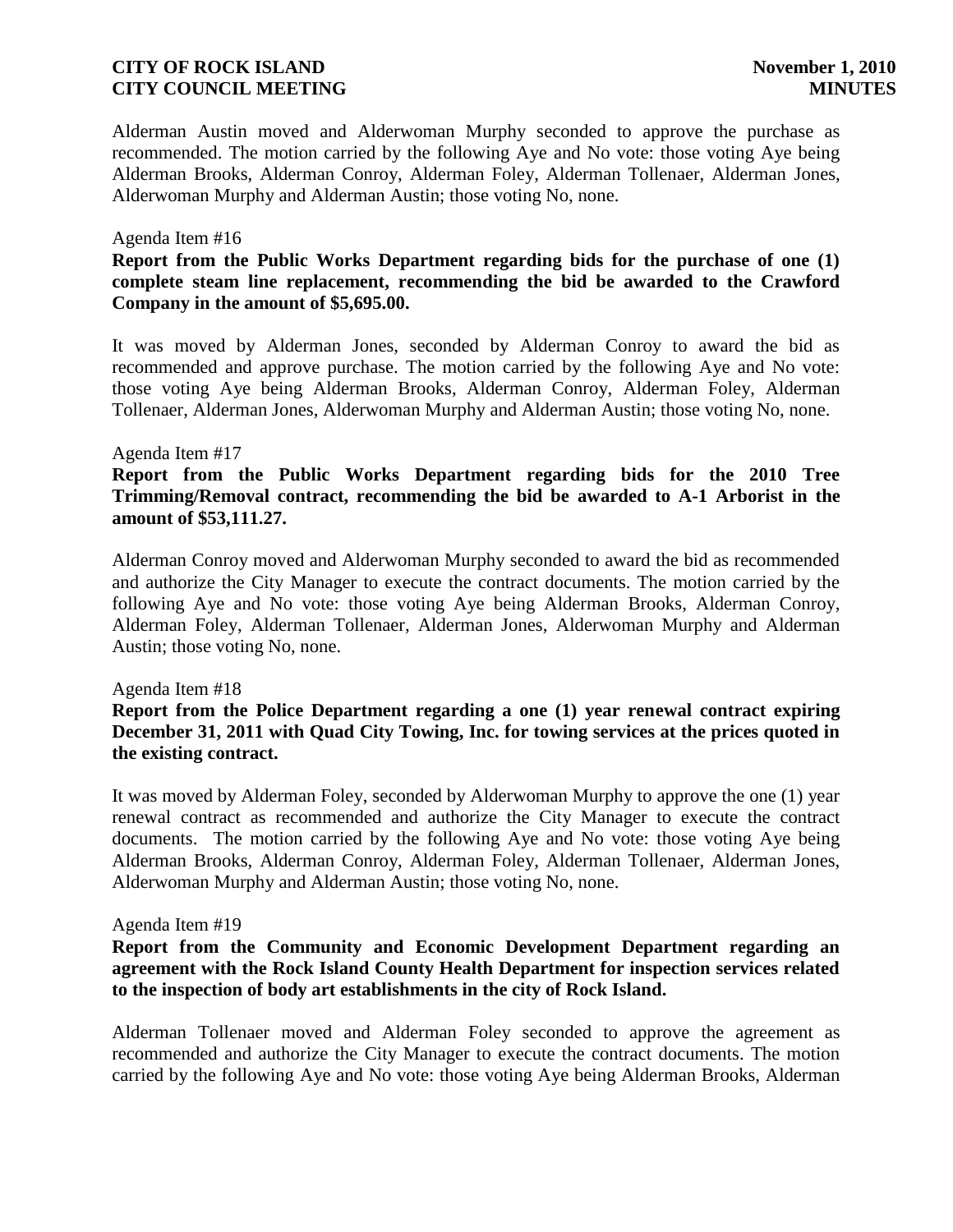Conroy, Alderman Foley, Alderman Tollenaer, Alderman Jones, Alderwoman Murphy and Alderman Austin; those voting No, none.

#### Agenda Item #20

# **Report from the Finance Department regarding a Resolution authorizing City participation in the Illinois Institutional Investors Trust.**

It was moved by Alderman Conroy, seconded by Alderman Foley to adopt the resolution as recommended. The motion carried by the following Aye and No vote: those voting Aye being Alderman Brooks, Alderman Conroy, Alderman Foley, Alderman Tollenaer, Alderman Jones, Alderwoman Murphy and Alderman Austin; those voting No, none.

### Agenda Item #21

# **Report from the Finance Department regarding an adjustment to the Fiscal Year 2011 Budget, recommending increasing the CDBG Loan Programs Fund in the amount of \$35,000.00.**

Alderwoman Murphy moved and Alderman Conroy seconded to approve the budget adjustment as recommended. The motion carried by the following Aye and No vote: those voting Aye being Alderman Brooks, Alderman Conroy, Alderman Foley, Alderman Tollenaer, Alderman Jones, Alderwoman Murphy and Alderman Austin; those voting No, none.

#### Agenda Item #22

# **Report from the Public Works Department regarding Sunset Marina rates for the 2011/2012 boating seasons.**

It was moved by Alderman Austin, seconded by Alderman Brooks to approve the rates as recommended. The motion carried by the following Aye and No vote: those voting Aye being Alderman Brooks, Alderman Conroy, Alderman Foley, Alderman Tollenaer, Alderman Jones and Alderman Austin; those voting No, Alderwoman Murphy.

#### Agenda Item #23

# **Report from the Traffic Engineering Committee regarding a request (neighborhood petition) to prohibit truck traffic on 10th Avenue between 30th and 34th Street.**

Alderwoman Murphy moved and Alderman Brooks seconded to approve the request and refer to the City Attorney for an Ordinance.

Note: The original printed motion was whether or not to deny the request as recommended.

Discussion followed.

Mr. Paul Inman of 915 30<sup>th</sup> Street stepped forward. Mr. Inman stated that he was in favor of prohibiting truck traffic on  $10^{th}$  Avenue from  $30^{th}$  Street to  $34^{th}$  Street. Mr. Inman commented that his street is only 23 feet wide and parking is only allowed on one side of the street. It was noted that some semi-trucks travel east on  $10^{th}$  Avenue from  $30^{th}$  Street to use the  $32^{nd}$  Street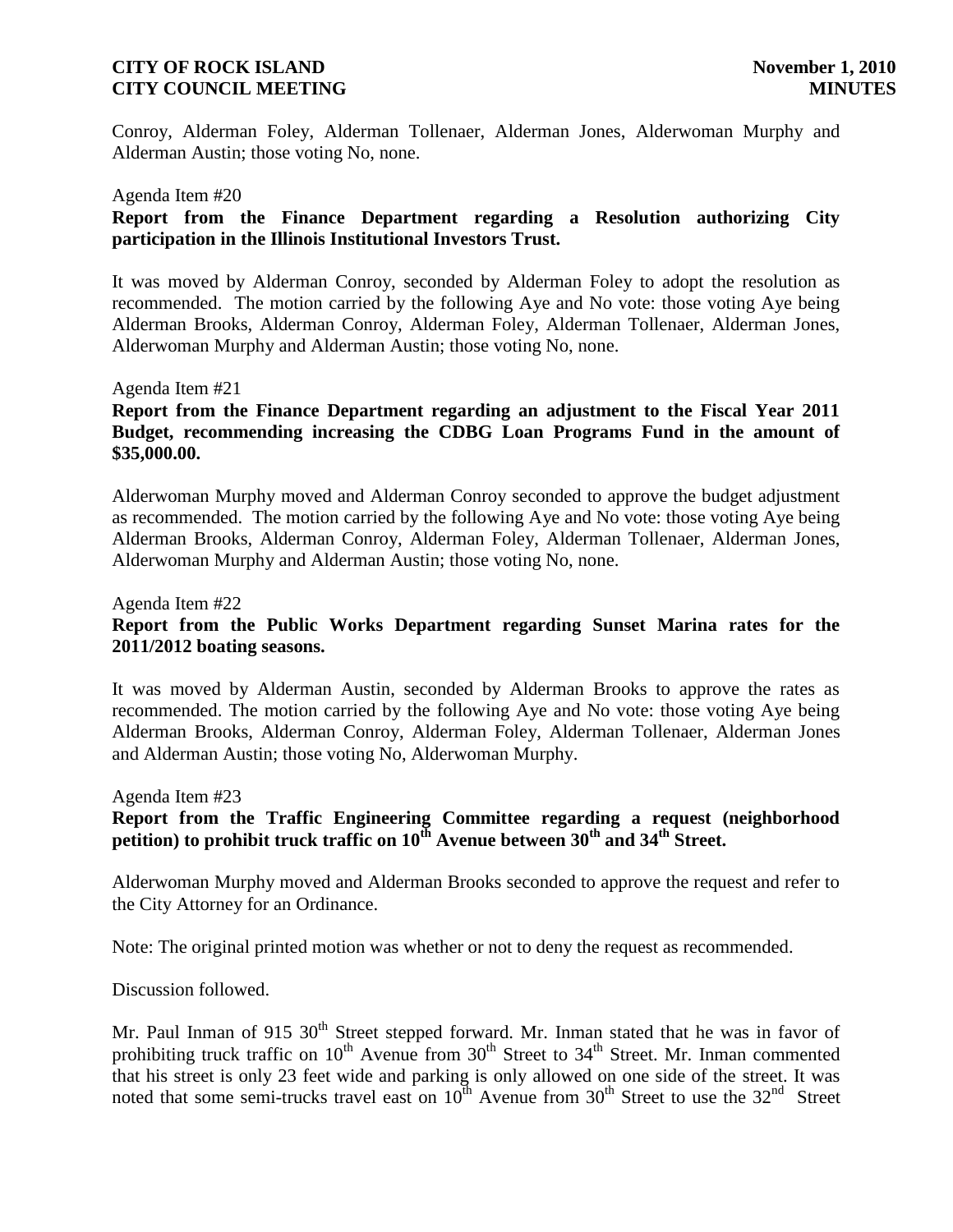entrance to Augustana's dorms and the PepsiCo area to deliver goods. Mr. Inman noted that trucks going to Augustana should be using Augustana's entrance on 30<sup>th</sup> Street.

Discussion followed regarding truck traffic as it relates to Augustana's delivery truck, truck traffic on  $10<sup>th</sup>$  Avenue and semi-truck traffic as it relates to the service road to Augustana off of  $30<sup>th</sup>$  Street.

Alderman Conroy stated that there may be some miscommunication relating to the size or types of trucks. Public Works Director Bob Hawes stated that truck size was not specified in the letter sent to Augustana College. It was noted that a truck ban is a truck ban.

Council discussed signage, bus routes and truck traffic as it relates to  $10<sup>th</sup>$  Avenue.

Alderwoman Murphy suggested tabling this item until Augustana College, Alderwoman Murphy, Mr. Inman and some of the neighbors could meet and look at this issue regarding truck traffic.

After more discussion, Alderwoman Murphy moved and Alderman Conroy seconded to table Agenda Item #23 for two (2) weeks (November 15, 2010). The motion carried by the following Aye and No vote: those voting Aye being Alderman Brooks, Alderman Conroy, Alderman Foley, Alderman Tollenaer, Alderman Jones, Alderwoman Murphy and Alderman Austin; those voting No, none.

#### Agenda Item #24

## **Report from the Traffic Engineering Committee regarding a request for the installation of a handicapped parking space at 1812 33rd Street**.

It was moved by Alderwoman Murphy, seconded by Alderman Jones to approve the request as recommended and refer to the City Attorney for an ordinance. The motion carried by the following Aye and No vote: those voting Aye being Alderman Brooks, Alderman Conroy, Alderman Foley, Alderman Tollenaer, Alderman Jones, Alderwoman Murphy and Alderman Austin; those voting No, none.

### Agenda Item #25 **Report from the Mayor regarding an appointment and reappointments to the Mechanical Code Board of Appeals.**

Alderman Jones moved and Alderwoman Murphy seconded to approve the appointment and reappointments as recommended. The motion carried by the following Aye and No vote: those voting Aye being Alderman Brooks, Alderman Conroy, Alderman Foley, Alderman Tollenaer, Alderman Jones, Alderwoman Murphy and Alderman Austin; those voting No, none.

James Maynard Jr. was appointed to the Mechanical Code Board of Appeals for a three (3) year term expiring in July of 2013.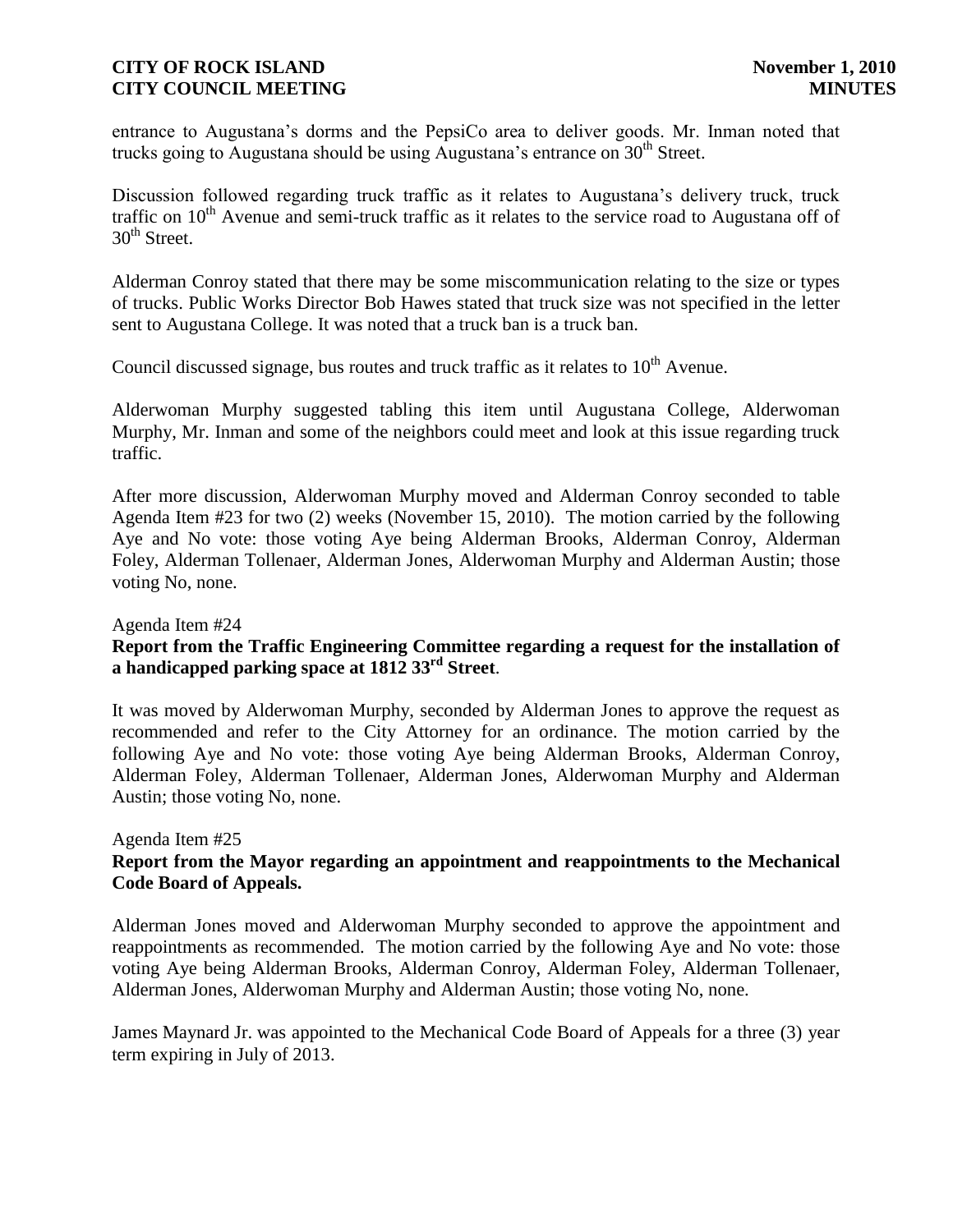James C. Hanna, Gary Miner, J. Carroll Pearson and Daniel Widdell were reappointed to the Mechanical Code Board of Appeals for a three (3) year term expiring on July 25, 2013.

# Agenda Item #26 **Items from the City Manager's Memorandum Packet.**

Mr. Phillips inquired upon Finance Director Bill Scott to review the September Management Report.

Mr. Scott advised that the benchmark percentage for September is 50%. It was noted that in the General Fund, revenues are reported at 52% and expenditures at 41%. Mr. Scott stated that there is some improvement on the tax revenues this month. It was noted that there is still a lag with the Utility and Telecommunications tax. Mr. Scott advised that the Sales tax and Food and Beverage tax are ahead of budget. It was noted that the Income tax is even with the budget and the Replacement tax is ahead of budget by \$160,000.00.

Mr. Scott indicated that the State of Illinois still remains four (4) months behind on payments to the City. Mr. Scott commented that the Gaming Fund revenue is 55% of Budget. It was noted that the Health Fund is doing well; the revenue is at 50%, but expenses are below 50% at this point in the year. Mr. Scott noted that the Water and Wastewater revenue looks low, but the bonds were sold and closing is Wednesday. Mr. Scott stated that once these are recorded in November, they will be on target.

Mr. Phillips made reference to information included in the memo packet regarding the major train festival planned for next year on the railroads for the city of Rock Island.

Alderman Austin reminded everyone that tomorrow, November  $2<sup>nd</sup>$  is Election day and please vote.

Alderwoman Murphy reminded everyone to Shop Rock Island. Alderwoman Murphy stated that All Four Paws Grooming is located at  $4303 \times 18^{th}$  Avenue. They are open from 7:30 a.m. to 5:30 p.m. It was noted that All Four Paws Grooming is a cage free establishment and they offer full pet grooming services including baths and clippings. Alderwoman Murphy stated that for more information, please visit their website at allfourpawsgrooming.com or check out their Facebook page.

Agenda Item #27 **Other Business**

None

Agenda Item #28 **Executive Session on Personnel.** 

The Executive Session was held prior to the Regular Meeting.